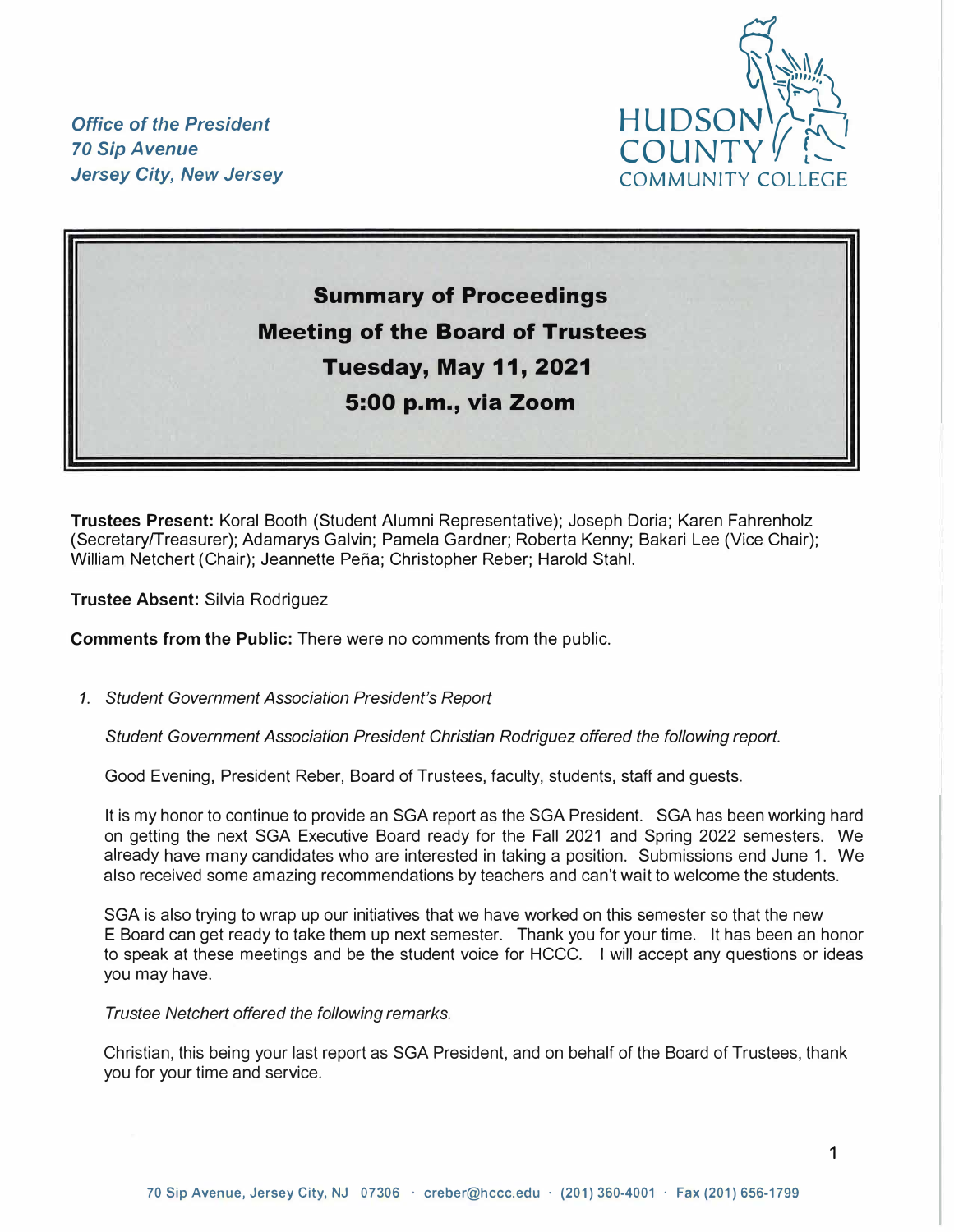## *2. All College Council President's Report*

#### *All College Council President Lauren Drew offered the following report.*

**Good evening, everyone. I have a few important announcements to share with you this evening.** 

**First, I am excited to announce that a significant set of Charter revisions has recently passed through the All College Council with a unanimous 62-0 vote. These Charter revisions center around the creation of an "Academic Senate," a reimagined version of the Academic Affairs Committee, which features strong connections to the College's academic divisions through a system of elected representation, as well as connections to the Student Government Association, Adjunct Faculty Federation, and academic committees and councils outside of the ACC, including the General Education Committee, Curriculum and Instruction Committee, Assessment Committee, and Online Learning Advisory Council. We believe these changes will strengthen the ACC by increasing representation and fostering communication, trust, and transparency. I would like to thank the members of the ACC Subcommittee on Charter Review for their significant work over the past two years, as well as Dr. Reber, Dr. Jones, Lisa Dougherty, and Heather DeVries for their collaboration, input, and support.** 

**Later this week, the ACC will hold a Special May Meeting to consider proposed changes to the Children on Campus policy as well as an updated Accessibility Services syllabus statement. We are encouraging all interested members of the College community to attend and participate in this important discussion.** 

**Finally, it is my pleasure to announce the results of the election for the next ACC Steering Committee. Dr. Peter Cronrath, Assistant Professor of Business and current Chair of the Academic Affairs Committee, has been elected as the next Chair of the All College Council. As Chair of the Academic Affairs Committee, Peter has led numerous initiatives supporting student success, equity, and inclusion. He has stepped up again and again, volunteering as the ACC's representative on the Return to Campus Task Force as well as being instrumental to the development and success of the recently passed Charter revisions.** 

**Sharon Daughtry, College Lecturer in Business, and current Chair of the College Life Committee, has been elected as Vice Chair. As Chair of the College Life Committee, Sharon has worked collaboratively with HR, ITS, the Center for Teaching, Learning, and Innovation, and others to bring a flurry of inperson and remote events, workshops, discounts, and wellness initiatives to the College.** 

**Karen Galli, Instructor of English and current Secretary of the Space and Facilities Committee, has been elected Secretary of the ACC. In addition to serving as the Secretary of the Space and Facilities Committee, Karen is also currently chairing its ad hoc Subcommittee on Office Space Allocation and is well-known as a "techie" within her Division.** 

**These three individuals are passionate, dedicated, and innovative, and I am very much looking forward to seeing what they will bring to the next chapter of the ACC. Peter, Sharon, and Karen, is there anything that you would like to say?** 

#### *Peter Cronrath offered the following remarks.*

**Lauren, I want to first say, thank** *you,* **for your two years of service as Chair. You've done amazing work and have been very organized. We appreciate everything you've done for the College. I look forward to reporting out to the Board and to continue making HCCC a college of best practices.**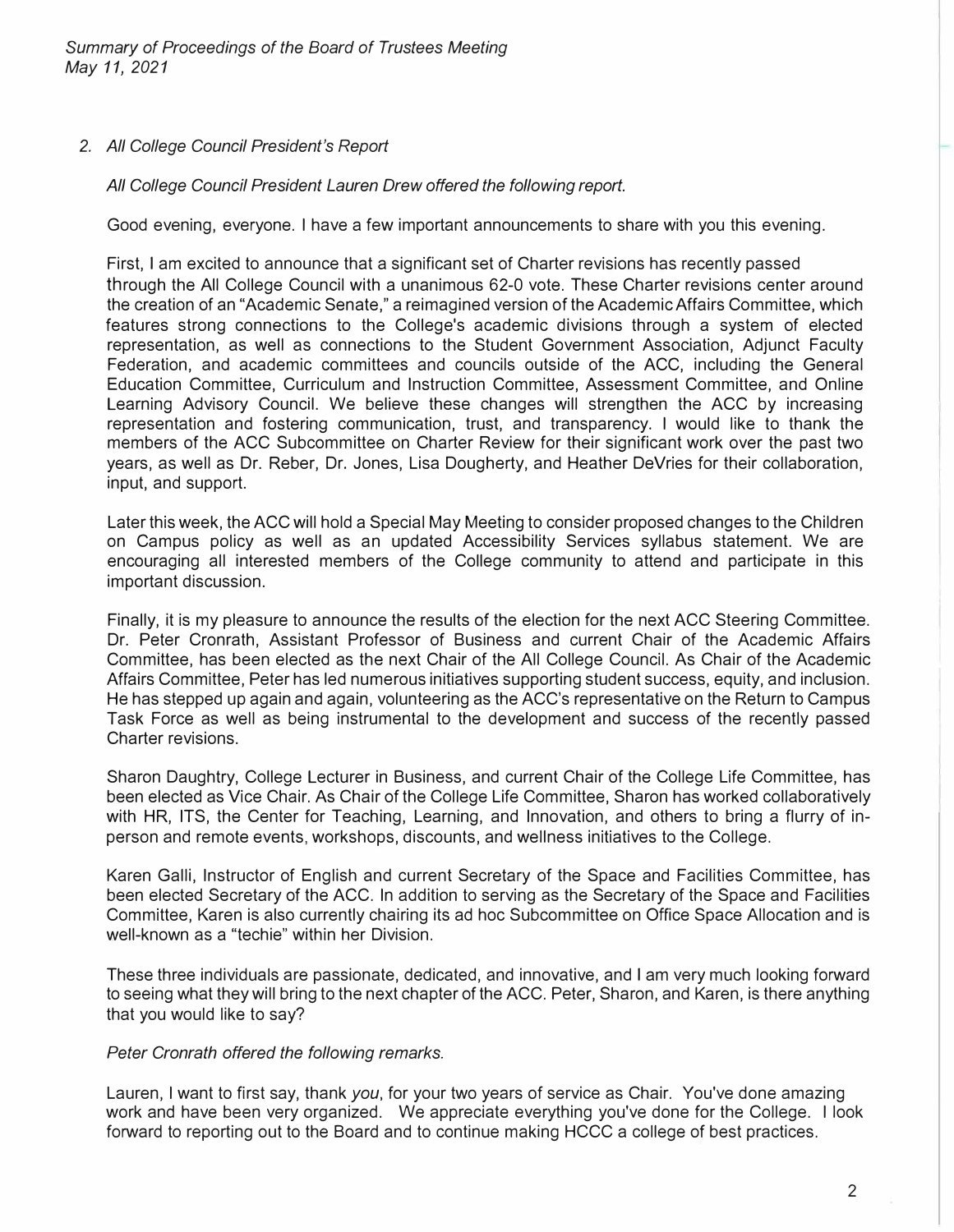*Sharon Daughtry offered the following remarks.* 

I echo Peter's words and I'm truly grateful for this opportunity. I look forward to working with everyone.

## *Karen Galli offered the following remarks.*

I, too, echo everyone's thoughts. Thank you, Lauren, for your great work. I look forward to our upcoming two years.

## *Lauren Drew resumed her remarks.*

Thank you very much. I'm truly looking forward to what you will bring next to the All College Couincil. That concludes my final report. If there are any questions I can answer, please don't hesitate to ask.

## *Trustee Netchert offered the following remarks.*

Lauren, we thank you for the above and beyond in service to the College. We know how dedicated you and your colleagues are to the College, and the world sees the results.

*3. President's Report* 

*President Reber offered the following remarks.* 

Lauren and Christian, thanks so much for your remarks and your leadership!

Christian, you have done a great job as SGA President, and we look forward to your continued involvement in the life of the College. Your future is clearly very bright!

Lauren, on behalf of our entire College community, thank you for your outstanding leadership of the All College Council over the past two years, and thanks also to outgoing ACC officers Angela Tuzzo and Kathleen Smith-Wenning!

And to the new officers of the All College Council – Peter Cronrath, Sharon Daughtry, and Karen Galli, welcome! We all look forward to working with you next year!

Last week, we were all so pleased to learn that two HCCC students have been awarded 2021 Jack Kent Cooke Foundation Undergraduate Transfer Scholarships.

We congratulate Adoum Allamine and Pedro Moranchel for this transformative achievement. Pedro and Adoum are two of just 72 community college students - out of millions of students at 1,200 community colleges across the nation  $-$  to have been selected as this year's Cooke Scholars. Adoum and Pedro will each receive up to \$40,000 per year toward tuition, living expenses, books and required fees, for up to three years, in order to complete their bachelor's degrees. They will also be eligible to apply for \$70,000 in scholarship funding to pursue graduate study.

We celebrate these outstanding students, and we thank Professor Lai, HCCC's Phi Theta Kappa Chapter Advisor, for his exemplary mentorship and support of our students in HCCC's five-star PTK chapter, and beyond. This marks the third consecutive year in which HCCC students have been selected as Cooke Scholars, and the first time our College has had two students selected in the same year.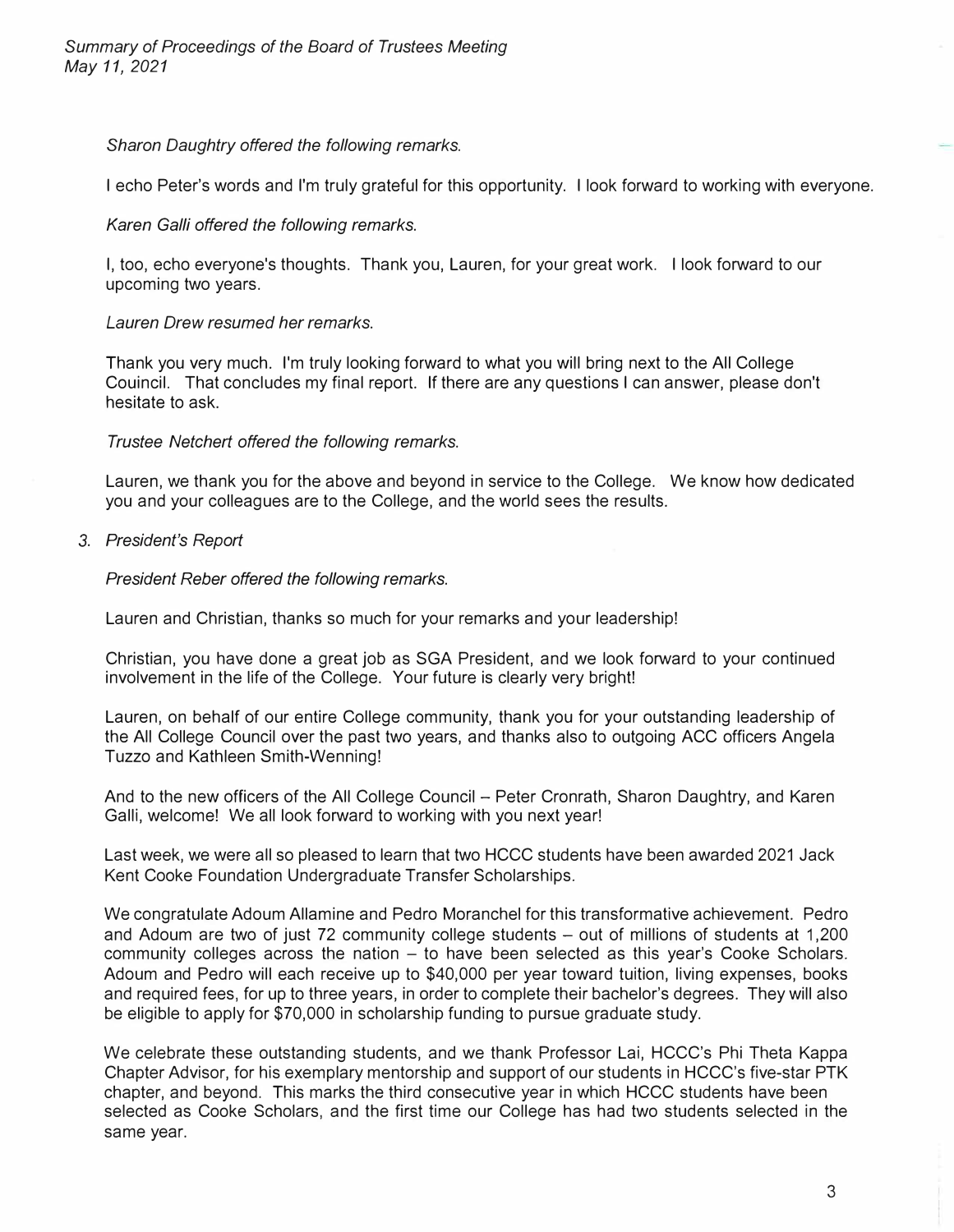Adoum is unable to be here today, but Pedro and Professor Lai have joined us, and I would like to invite each to say a few words.

#### *Pedro Moranche/ offered the following remarks.*

Good evening, everyone.

I was so excited when I heard that Adam won as well. We initially didn't know who would have won. This is something that's wonderfully unexpected and is a testament to the support and the resources that the College provides you. I am only one example of the life-changing proof that Hudson can give to students, for those who are parents, those who are from a military background, or for those who are immigrants. It took a village to get to this position. I would personally like to thank Professor Lai, our PTK Advisor. If it wasn't for his continued support, messaging and updates, honestly, I don't even know if I would have submitted that application in the first place.

Thanks to all the professors who have given me a chance to share my ideas and to try new things. I see Professor Cronrath and Professor Galli are here. I thank them for all their wonderful support and the knowledge that they have instilled in me. I'm so grateful for what Hudson has given me, and I hope to be able to support Hudson and its values and missions going forward. Thank you.

## *Professor Ted Lai offered the following remarks.*

I wanted to help Adoum and Pedro as much as possible with the application process. Some students give up because it requires the submission of several essays. I'm very happy to be working with students on this scholarship and many others. The next scholarship application is due by August 1. I am reaching out to students now so that we can get started. Hopefully, many more students will apply. I'm glad I have a chance to work with students and to see the great results when they graduate from a four-year school, a graduate school or a professional school.

#### *President Reber resumed his remarks.*

#### Pedro, and Ted, thank you so much!

Pedro, you and Adoum make all of us at Hudson County Community College exceptionally proud!

As you all are aware, many members of our College community have been working with consultants over the past two years on a complete redesign and modernization of the College's entire web site. We will launch the new site in the next few days, and we will then continue to develop and refine the site going forward. This work has truly "Taken a Village."

I thank all who have been involved, with a very special thanks to Vice President Lisa Daugherty, Director of Communications Jen Christopher, Website Manager Omar Williams, and Part-time Web Developer, Kristofer Fontanez.

I have asked Lisa to share with us a brief glimpse of the new site this evening, and Omar and Kristofer will also offer brief remarks.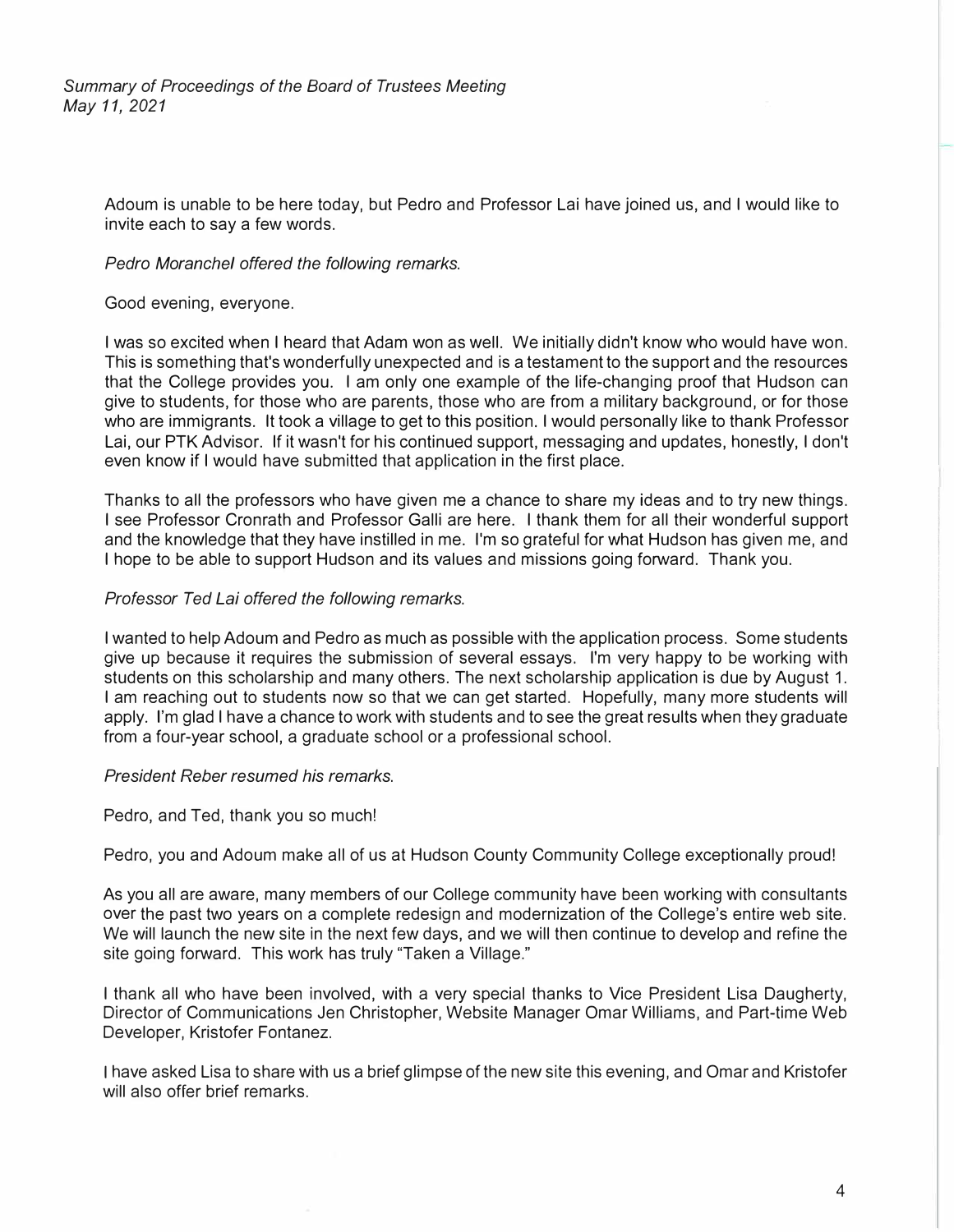## *Lisa Dougherty provided a brief overview of the new website.*

**Thank you, and good evening, everyone. I am very happy to present to you what is almost final, although it will never be final because we have lots of changes and edits, of course, ongoing. The goal of the website is to be transparent and to have everything available publicly. As a public college, we want our community to be able to see everything that we can see unless it requires a password.** 

**I want to thank all of the staff, administrators, faculty and students, the Website Committee, and the core planning and implementation group: Omar Williams, Kristofer Fontanez and Jennifer Christopher, who really made this come to life. In about 72 hours, you will be able to go to HCCC.edu and you will see a beautiful new website.** 

**The contents from the following pages were displayed on the new website.** 

**Homepage - "Dream. Excel. Inspire."** 

- **► Main Menu** 
	- **About HCCC**
	- **Programs and Courses**
	- **Admission**
	- **Paying for College**
	- **Student Success**
	- **Community**

**Thank you, Omar, Kristofer, Jennifer and the entire Website Committee that worked on this from the beginning. The real brains behind this operation are Omar Williams and Kristofer Fontanez, so I will turn it over to them to say a word or two.** 

#### *Omar Williams offered the following remarks.*

**Thank you, Lisa. Thank you eve***r***ybody for inviting us to speak. First, I want to echo what Lisa said, I want to thank the HCCC community. I know that this is not everybody's arena and a lot was asked of you. This is very much a group effo***r***t, a community effort.** 

**There have been a lot of long hours, which Lisa can definitely attest to. I want to thank her, as well as Jen Christopher, Heather De Vries, Trisha Clay and Kristofer Fontanez for helping to get us across the finish line. There have been countless emails, and revisions upon revisions. I also want to thank Dr. Reber for his early emails and observations.** 

**But, like Lisa said, the website is never really complete. It's almost like a living, breathing thing. Even when we go live, there's always going to be something to update, something to change, and this is why I bring up the College community. As we've all created this, it's our job to maintain it, even though Kristofer and I will be doing the physical pa***r***t of it. Every department that has added to this website has to take it upon themselves to make sure that their information is up to date. The website**  is as much for the community as it is for those of us who are already here – students, faculty and **staff. This website is primarily for those who aren't here yet. We want to attract those students and professionals that we hope to educate for the future. After the new website is launched, there will be discussions on how to maintain the site and keep it up to date so that we are more proactive.**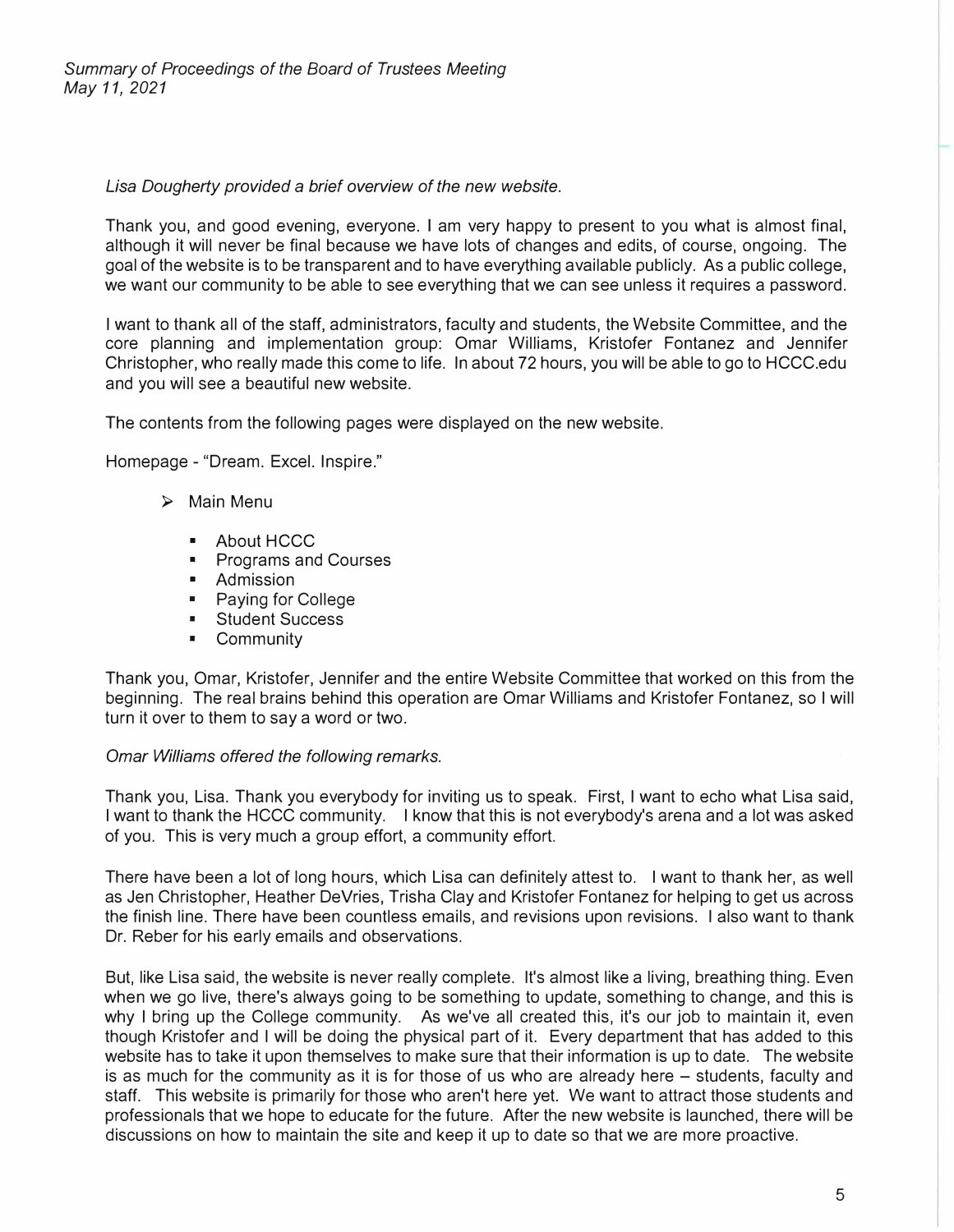## *Kristofer Fontanez offered the following remarks.*

Hello everyone. This project has been such an amazing experience for me. Considering, from my standpoint, I, too, was a student here at Hudson County Community College. I graduated from the Class of 2016. I earned my Associate Degree in Computer Science. I transferred to NJCU to continue my Bachelor's degree in computer science. I didn't expect this to happen, but I went throughout my entire college experience and graduated from NJCU and earned my Bachelor's degree, graduating *Summa Cum Laude,* and I did not have to pay a single dime. I am a student who is completely debt free. I came back to Hudson and I am now working as a Web Developer under my supervisor, Omar Williams. I've always loved working with computers. Being a part of creating this new website is an overwhelming experience for me. This is something we all did together. This new website is something that will benefit the community and the College.

## *President Reber resumed his remarks.*

Thank you so much Lisa, Omar, Kristofer, Jen Christopher and all who have contributed to this phenomenal achievement that will serve our College and our community exceedingly well for years to come. Hudson really is home and is family, and I think you can see that in the comments tonight. We're so proud of this really huge step forward.

I would like to congratulate our valued, long-serving faculty colleagues, Joseph Caniglia and Dr. Patrick Moore, who have been recommended for promotion from Associate Professor to Full Professor of Academic Foundations English, and Psychology, respectively. This recommendation is included on this evening's agenda for Trustee action, with the full support of the Promotion Committee, Vice President Darryl Jones, and the Board Personnel Committee.

Joseph and Patrick, thank you for your dedicated teaching, scholarship, and service, and your tireless support of our students and our College.

And, finally, this evening's agenda includes the appointment of Yeurys Pujols to the inaugural position of Vice President for Diversity, Equity and Inclusion at Hudson County Community College. The creation of this leadership position, and the establishment of an Office of Diversity, Equity and Inclusion, represent milestone outcomes of best-practice work across the college and community.

Trustees, on behalf of all members of our HCCC community, thank you for your leadership, advocacy and support of this work. I particularly thank Trustees Lee and Gardner, who are members of the President's Advisory Council on Diversity, Equity and Inclusion, and the 40 students, faculty, staff, and community leaders who serve the College on PACDEI.

Trustees, this concludes my report.

As always, I would be happy to entertain any questions or comments you might have.

## *Trustee Lee offered the following remarks.*

Chris, this is fantastic work on the website and everything that you reported on. It looks great. Congratulations to you, Omar, Kristofer, and everyone that worked on it. Congratulations to Ted Lai and to the Jack Kent Cooke scholarship recipients Adoum Allamine and Pedro Moranchel. You all make us look good. You not only elevate yourselves, but you elevate this institution, and I just want to thank you for that.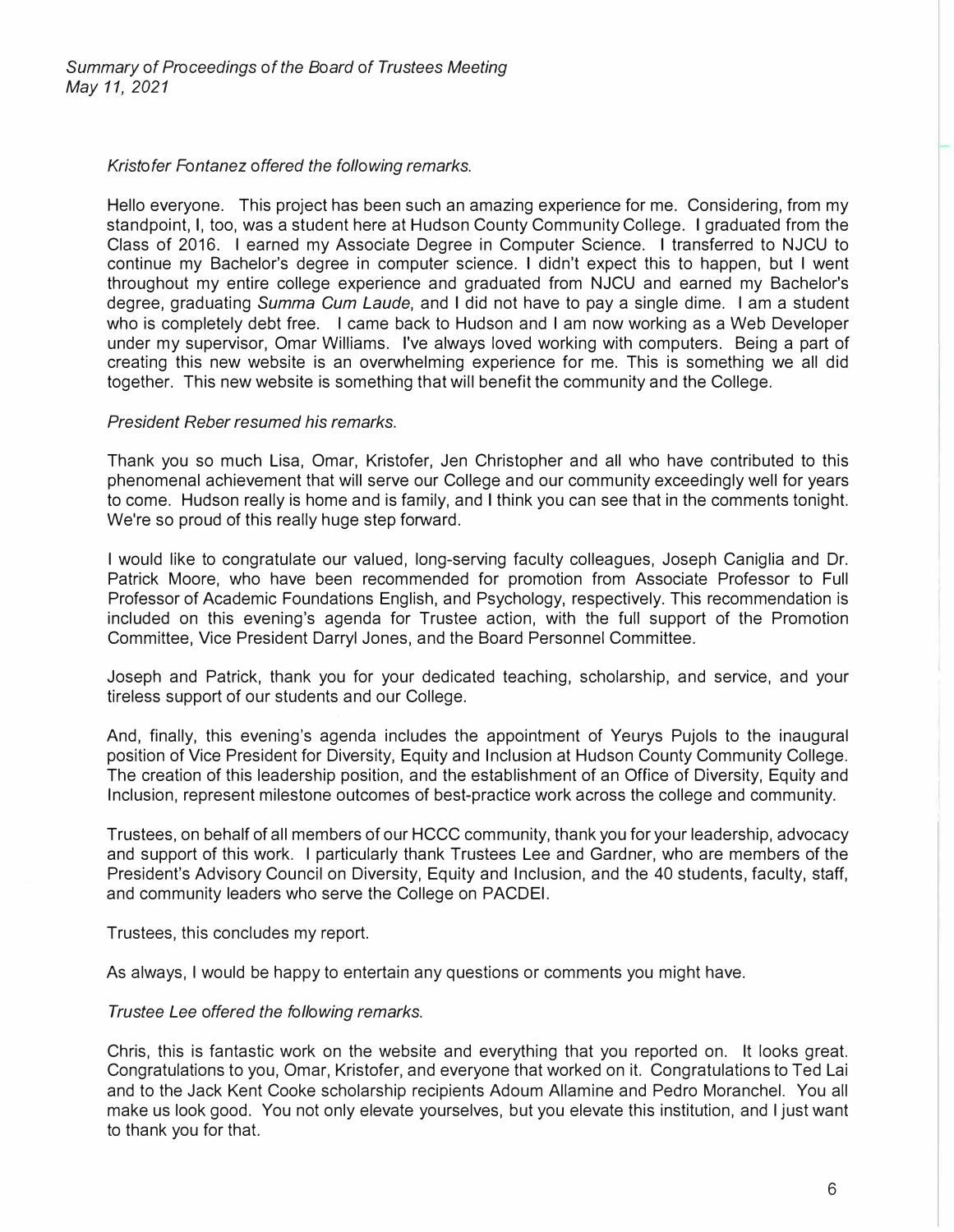# *Trustee Netchert offered the following remarks.*

Kristopher Fontanez is the Hudson County Community College story. We could sit here for two hours and share an HCCC story. He came here looking for assistance, we gave it to him, and he excelled. He went on and got more assistance and excelled, and he's come back, and he's giving back. That's what we are all about. And to see our students want to come back and contribute to the College and the success that it has afforded them, as Bakari said, is what makes it all worth while for us. Congratulations to Kistopher, Omar, Lisa, and the entire team that worked on the website. And, Mr. President, congratulations to you. It's all happening under your leadership, and so, you deserve credit as well.

# *Regular Monthly Reports and Recommendations*

# *1. The Minutes of the Regular Meeting of April 13, 2021 were approved.*

# *2. Gifts, Grants, and Contracts Report*

Hudson County Community College has been informed of our allocation for the following grant:

**Title:** Perkins V – Strengthening Career and Technical Education for the 21st Century Act

**Agency:** New Jersey Department of Education

**Purpose of grant:** HCCC received notice of our FY'22 allocation to be utilized for direct instructional support for HCCC CTE programs and CTE students.

**College Administrator:** Nydia James

**College Contribution:** \$0

**Award Amount: \$1,250,825.00** 

The following actions were taken concerning **fiscal, administrative, lease and capital recommendations**  brought forward by the Administration and endorsed by the Finance Committee.

- 1. Resolution Approving Engineering and Construction Administration Services for 119 Newkirk Street Building Roof Repairs from DiCara Rubino Architects of Wayne, New Jersey, at a cost not to exceed \$18,000.00, was approved.
- 2. Resolution Authorizing Purchase of Plexiglass Shields from Action Services Group of Aston, Pennsylvania, to be funded by Coronavirus Response and Relief Supplemental Appropriations Act (CRRSAA) Grant at a cost not to exceed *\$54,850.00,* was approved.
- 3. Resolution Approving Payment for Emergency Equipment Maintenance and Repairs from Malachy Parts & Services of Bayonne, New Jersey, at a cost not to exceed \$75,000.00, was approved.
- 4. Resolution Authorizing Purchase of Demo Dose SimCartRx from Pocket Nurse of Monaca, Pennsylvania, to be funded by the Carl D. Perkins Grant, at a cost not to exceed \$22,069.00, was approved.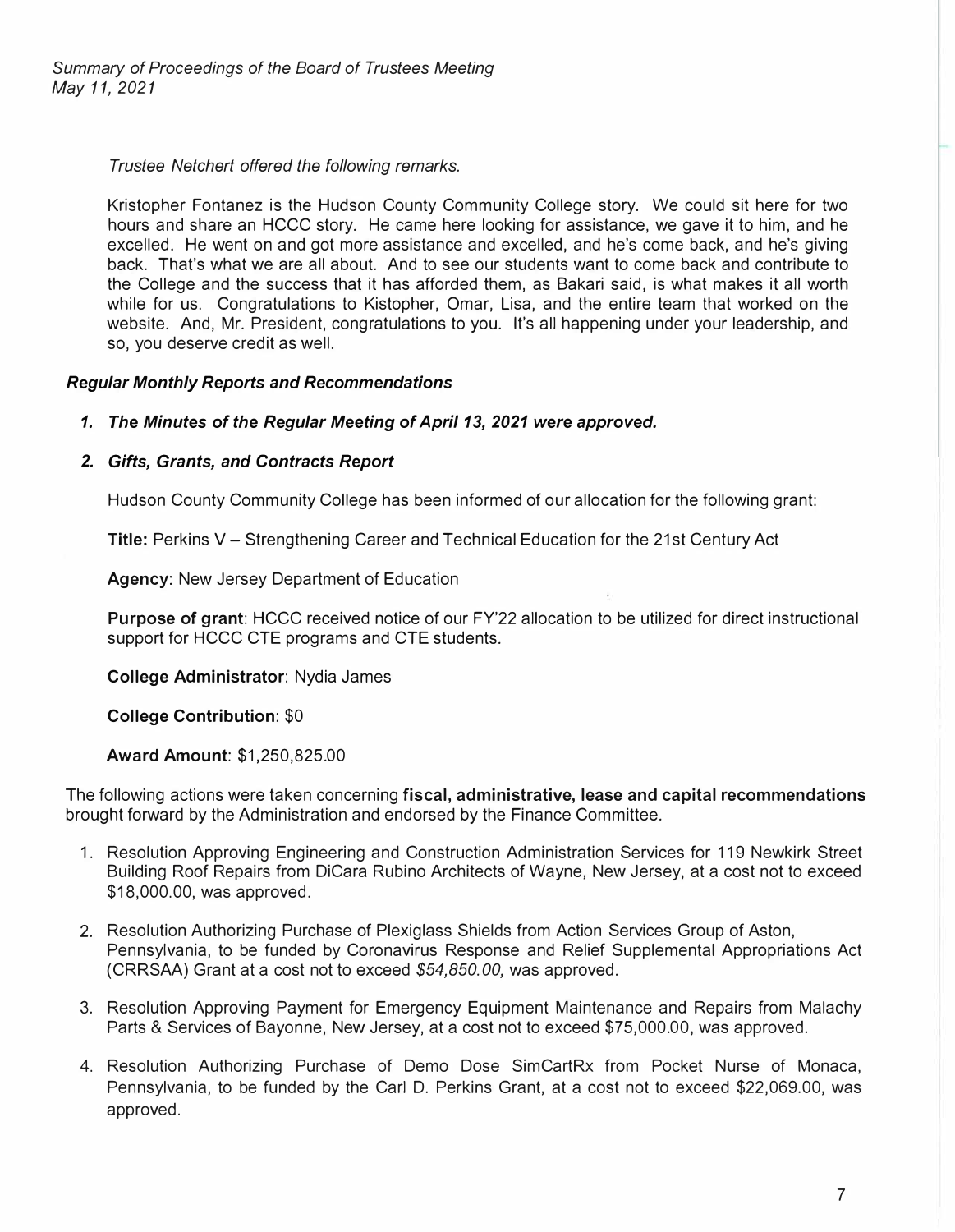- **5. Resolution Authorizing Purchase of Culinary Equipment from MAP Restaurant Supplies of Newark, New Jersey, to be funded by the Carl D. Perkins Grant, at a cost not to exceed \$66,183.00, was approved.**
- **6. Resolution Authorizing Purchase of Textbooks for the Early College Program from Follett Corporation of Jersey City, New Jersey, to be funded by the Carl D. Perkins Grant at a cost not to exceed \$37,440.00, was approved.**
- **7. Resolution Authorizing Purchase of STEM Laboratory Supplies and Accessories from Fisher Science Education of Hanover Park, Illinois, to be funded by the Carl D. Perkins Grant at a cost not to exceed \$13,346.00, was approved.**
- **8. Resolution Amending Flik Agreement was approved.**
- **9. Resolution Amending Agreement with Follett Higher Education Group, Inc. for Bookstore Operations was approved.**
- **10. Resolution Amending Resolution #12 from November 24, 2020 Board of Trustees Meeting, awarding a contract to Heartland Merchant Services of Jeffersonville, Indiana, for a period of two (2) years, was approved.**
- **11. Resolution Awarding Contract for Professional Architectural and Engineering Services from NK Architects of New York, New York, at a cost not to exceed \$16,800.00, was approved.**

**The following actions were taken regarding personnel recommendations brought forward by the Administration and endorsed by the Personnel Committee.** 

- **1. The retirement of two Professors; an Assistant Professor; and a Director of Library Instruction were accepted.**
- **2. The resignation of an Admissions Advisor was accepted.**
- **3. Staff appointed to the following full-time positions were approved: Instructional Designer; Financial Aid Specialist; Vice President for Diversity, Equity and Inclusion.**
- **4. The following full-time faculty received promotion.**

| <b>First</b><br><b>Name</b> | <b>Last Name</b> | From      | To        | <b>Discipline</b> | Increase Added to<br><b>Base Salary (Per</b><br>Contract) |
|-----------------------------|------------------|-----------|-----------|-------------------|-----------------------------------------------------------|
|                             |                  | Associate |           |                   |                                                           |
| Joseph                      | Caniglia         | Professor | Professor | English and ESL   | \$3,500                                                   |
|                             |                  | Associate |           |                   |                                                           |
| Patrick                     | Moore            | Professor | Professor | Psychology        | \$3,500                                                   |

- **5. Authorizations of Part-time Staff through May 2022, as needed, were approved.**
- **6. Appointments of New Hire Adjunct Instructors were approved.**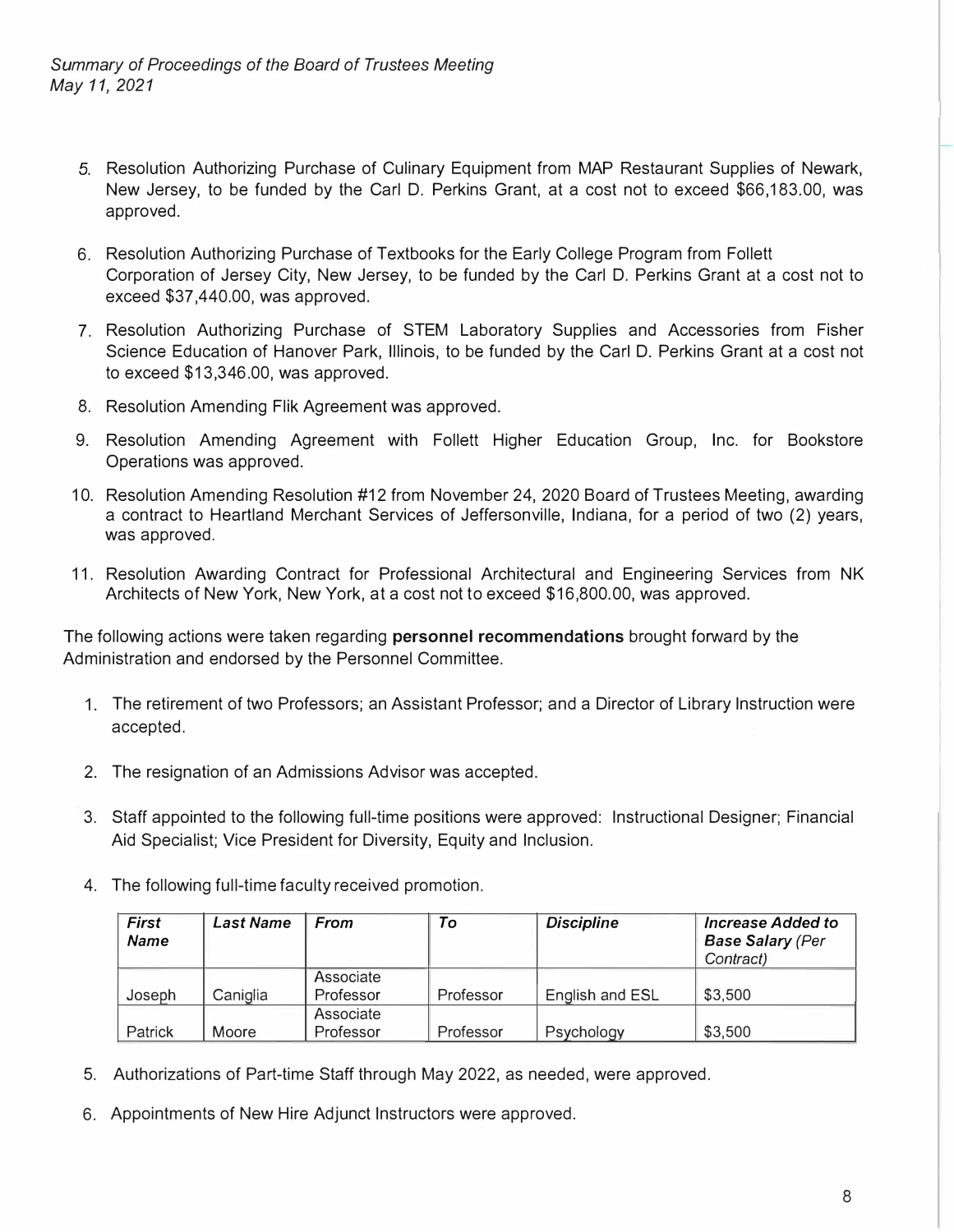**7. The following Staffing Table modification was approved.** 

| <b>Current Approved</b>                                                        | <b>New Title/ Deleted</b>                                         | Incumbent (If           | <b>Salary Adjustment</b>       | <b>Effective</b> |
|--------------------------------------------------------------------------------|-------------------------------------------------------------------|-------------------------|--------------------------------|------------------|
| <b>Title</b>                                                                   | Title (if applicable)                                             | applicable)             | (If applicable)                | Date             |
| Associate Director,<br>Continuing<br>Education and<br>Workforce<br>Development | Director, Continuing<br>Education and<br>Workforce<br>Development | <b>Chastity Farrell</b> | From: \$62,400<br>To: \$75,000 | May 12,<br>2021  |

**8. A new Policy on Accommodations was approved.** 

**The following actions were taken regarding academic and student affairs as brought forward by the Academic and Student Affairs Committee.** 

- **1. Resolution Authorizing Renewal of Dual Admissions Agreement Between Hudson County Community College and New Jersey City University to Offer an A.S. in Nursing to B.S. in Nursing Degree Pathway, was approved.**
- **2. Resolution Authorizing Renewal of Articulation Agreement Between Hudson County Community College and New Jersey City University to Offer an A.S. in Nursing to B.S. in Nursing Degree Pathway, was approved.**
- **3. Resolution Authorizing Agreement Between Hudson County Community College and New Jersey Institute of Technology to Offer Business and Finance Degree Pathways, was approved.**
- **4. Resolution Authorizing Agreement Between Hudson County Community College and Jersey City Board of Education for the Delivery of Credit Instruction and Non-Credit Development of Curricula, was approved.**

**The following action was taken concerning new business:** 

- **1. Resolution of the Board of Trustees of Hudson County Community College Approving an Agency Agreement with the Hudson County Economic Development Corporation for an NJ Grow Application and Related Financing of the New Academic Building, was approved.**
- **2. African-American Outreach Committee**

**Trustee Lee reported that the African-American Outreach Committee met virtually last week with President Reber. He noted that he had participated, but was unable to remain until the end of the meeting. He asked President Reber and Trustee Gardner to give an update.** 

**President Reber stated that Trustee Gardner has led the development of the African-American Outreach Committee. It is a committed group of African-American clergy and other African-American leaders in the community, who, like our Latino Advisory Council, are very interested in working in partnership with the College to help get the word out to more members of the community about the financial aid tools we have and the educational opportunities here. Several quarterly meetings have been held with an abundance of enthusiasm. One of our colleagues, Royal Mainor, another example of a former HCCC student who has done exceedingly well and is now working at the College, has spoken about her experience. She has really inspired members of the African-American College community and beyond. Thank you, Trustee Gardner, for your leadership and participation on this important committee.**